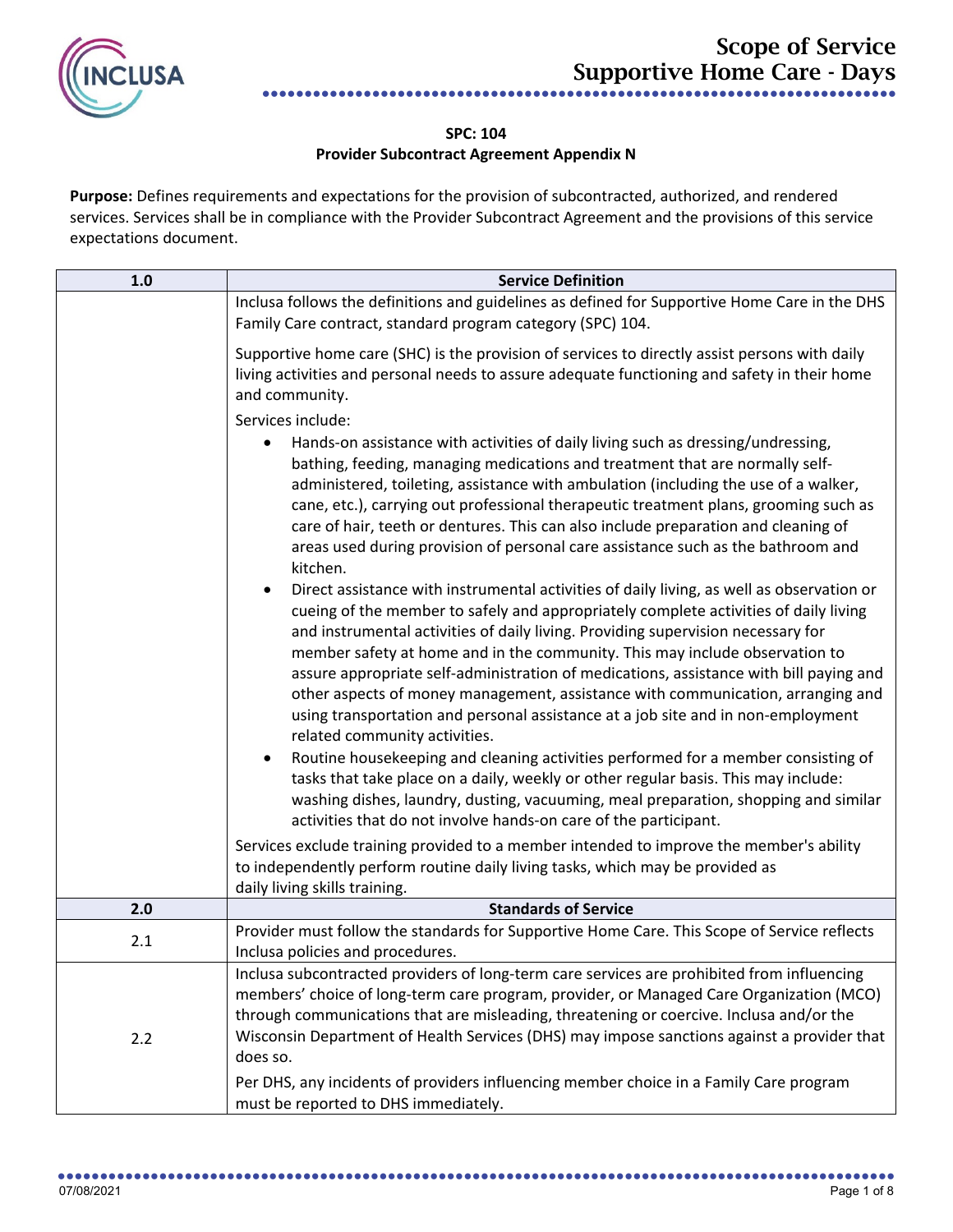| 2.3 | Service must be provided in a manner which honors member's rights such as consideration          |
|-----|--------------------------------------------------------------------------------------------------|
|     | for member preferences (scheduling, choice of provider, direction of work), and                  |
|     | consideration for common courtesies such as timeliness and reliability.                          |
|     | Provider must incorporate practices that honor members' beliefs, being sensitive to cultural     |
|     | diversity and diverse cultural and ethical backgrounds, including supporting members with        |
| 2.4 | limited English proficiency or disabilities, and regardless of gender, sexual orientation, or    |
|     | gender identity. This includes fostering attitudes and interpersonal communication styles in     |
|     |                                                                                                  |
| 3.0 | staff and providers which respect members' cultural backgrounds.                                 |
|     | <b>Service Description</b>                                                                       |
|     | <b>Supportive Home Care (SHC) - Days</b>                                                         |
|     | SHC-Days is a non-licensed supportive home care service in which a member receives direct        |
| 3.1 | support from a provider. The member is responsible for all costs that could be associated        |
|     | with room and board. This would include, but is not limited to rent, utilities, food cost, etc.  |
|     | SHC-Days provides care and support on an as-needed basis, for up to 24 hours/day in the          |
|     | member's home.                                                                                   |
|     | Members must be given the opportunity to direct some or all of their Supportive Home Care        |
|     | whenever possible to the extent of their ability and desire. Inclusa teams must determine the    |
| 3.2 | member's ability and/or desire to direct services by assessment and by observation and           |
|     | address this in the member's plan.                                                               |
|     | Prior to authorizing payment to family members the following conditions must be met:             |
|     | 1. The service is authorized by the Inclusa team;                                                |
|     | 2. The member's preference is for the family member to provide the service;                      |
|     | 3. The Inclusa team monitors and manages any conflict of interest situation that may             |
|     | occur as a result of the family member providing services;                                       |
|     | 4. The family member meets the MCO's standards for its subcontractors or employees               |
| 3.3 | providing the same service; and                                                                  |
|     | 5. The family member will either:                                                                |
|     | Provide an amount of service that exceeds normal family care giving                              |
|     | responsibilities for a person in a similar family relationship who does not                      |
|     | have a disability; or                                                                            |
|     | Find it necessary to forego paid employment in order to provide the service                      |
|     | and is not receiving a pension (including Social Security retirement benefits).                  |
| 4.0 | <b>Units of Service and Reimbursement Guidelines</b>                                             |
|     | $SHC - Days$                                                                                     |
|     |                                                                                                  |
|     | SPC 104.00 - Procedure Code S5126                                                                |
|     | The unit of service for Supportive Home Care is DAYS and is billed under the member specific     |
| 4.1 | rate as defined in Appendix A of the Provider Subcontract Agreement. A DAY includes the day      |
|     | of start of service, but not the day of termination of service. Day of disenrollment of a Family |
|     | Care member is not a paid service day. Disenrollment includes death, incarceration, loss of      |
|     | financial/functional eligibility, failure of member to pay cost share, move to an IMD, and/or    |
|     | move out of the MCO service area. Voluntary or otherwise determined by MCO.                      |
|     | <b>Termination of Services</b>                                                                   |
|     | <b>Planned Termination of Services</b>                                                           |
| 4.2 | A written 30-day notice is required by the MCO/member or SHC-Days provider (whoever is           |
|     | initiating the termination) to terminate a service. Payment will be made up to, but not          |
|     | including the date of the member's end of services. Failure by provider/MCO to meet 30-day       |
|     | notice requirement may result in a financial penalty up to, but not exceeding the number of      |
|     | days left in provider/MCO's 30-day service commitment, unless an earlier date is mutually        |
|     | agreed upon by both parties.                                                                     |
|     |                                                                                                  |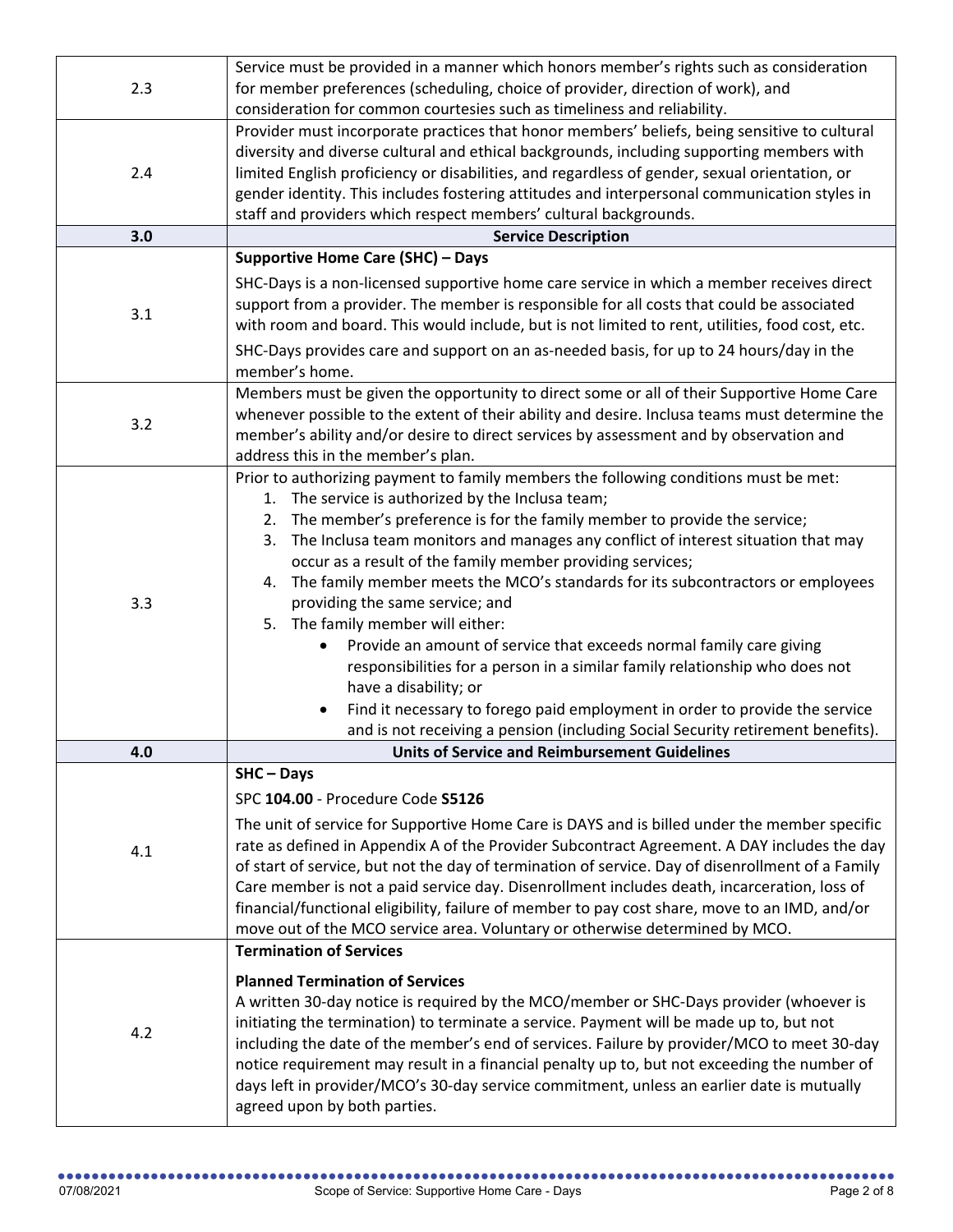|     | <b>Unplanned Termination of Services</b>                                                          |
|-----|---------------------------------------------------------------------------------------------------|
|     | When an unplanned termination of services is due to reasons involving immediate health            |
|     | and/or safety concerns a 30-day notice may not be required. The SHC-Days provider will            |
|     | coordinate an appropriate plan to transfer services with the IDT. Payment will be made up to,     |
|     | but not including the date of the member's day of termination of service.                         |
|     | If the unplanned termination is due to disenrollment of a member, 30-day notice would not         |
|     | be required. Disenrollment includes death, incarceration, loss of financial/function eligibility, |
|     | failure of member to pay cost share, move to an IMD, and/or move out of the MCO service           |
|     | area, voluntary or otherwise determined by MCO. Payment would be made up to the last day          |
|     | of enrollment, but does not include the date of disenrollment.                                    |
|     | If there is a change that results in a temporary lapse of services, the provider would complete   |
|     | a member absence notification form. Provider would coordinate with IDT regarding                  |
|     | reimbursement during this time period.                                                            |
| 4.3 | This would not include visits with family, vacation, or camp attendance that is less than 14      |
|     | calendar days. Providers would continue to receive their regular daily payment in these           |
|     | situations.                                                                                       |
|     | Any identified transportation costs outside of the budget template will be considered on a        |
| 4.4 | member-specific basis.                                                                            |
| 4.5 | SHC Agency will Only Bill for Authorized and Performed Services                                   |
|     | The SHC agency will only bill Inclusa for authorized and performed services using the SPC and     |
|     | procedure codes designated on the referral form. SHC providers are prohibited from billing        |
|     | for services not authorized in the service plan.                                                  |
| 4.6 | <b>Activity Fees</b>                                                                              |
|     | Activity fees for the caregiver who provides accompaniment into the community for                 |
|     | integration, socialization, and recreation is included in the daily reimbursement rate. It is the |
|     | responsibility of the SHC agency to manage and minimize these costs through coordination          |
|     | with the caregiver, member, and Inclusa team.                                                     |
|     | Any activity fees related to the member's participation in community activities are the           |
|     | responsibility of the member.                                                                     |
| 4.7 | <b>SHC Agency Responsible for Personal Protective Equipment</b>                                   |
|     | The SHC agency is responsible for providing any Personal Protective Equipment necessary for       |
|     | caregivers to perform their duties under OSHA guidelines. Cost of supplies such as gloves that    |
|     | are used by the worker for personal protection during supportive home care duties are             |
|     | covered within the reimbursement rate.                                                            |
|     | The agency is not responsible for providing supplies for any other caregivers in the home         |
|     | other than their own employees.                                                                   |
| 4.8 | <b>Remote Waiver Services and Interactive Telehealth</b>                                          |
|     | Provider must include modifier 95 when submitting claims for services that are delivered          |
|     | remotely or through telehealth.                                                                   |
| 5.0 | <b>Staff Qualifications and Training</b>                                                          |
|     | Caregiver Background Checks - Providers will comply with all applicable standards and/or          |
| 5.1 | regulations related to caregiver background checks and comply with Appendix H from the            |
|     | Inclusa Subcontract Agreement.                                                                    |
| 5.2 | Staff that provide services shall complete required training within six (6) months of beginning   |
|     | employment unless training is needed before the staff can safely provide the service.             |
|     | Provider agency must orient and train their staff on the Family Care Program, Inclusa, and        |
| 5.3 | Commonunity <sup>™</sup> , the trademarked care management model of Inclusa. Support materials    |
|     | regarding the Family Care Program and Commonunity™ are available on the Inclusa website           |
|     | at www.inclusa.org.                                                                               |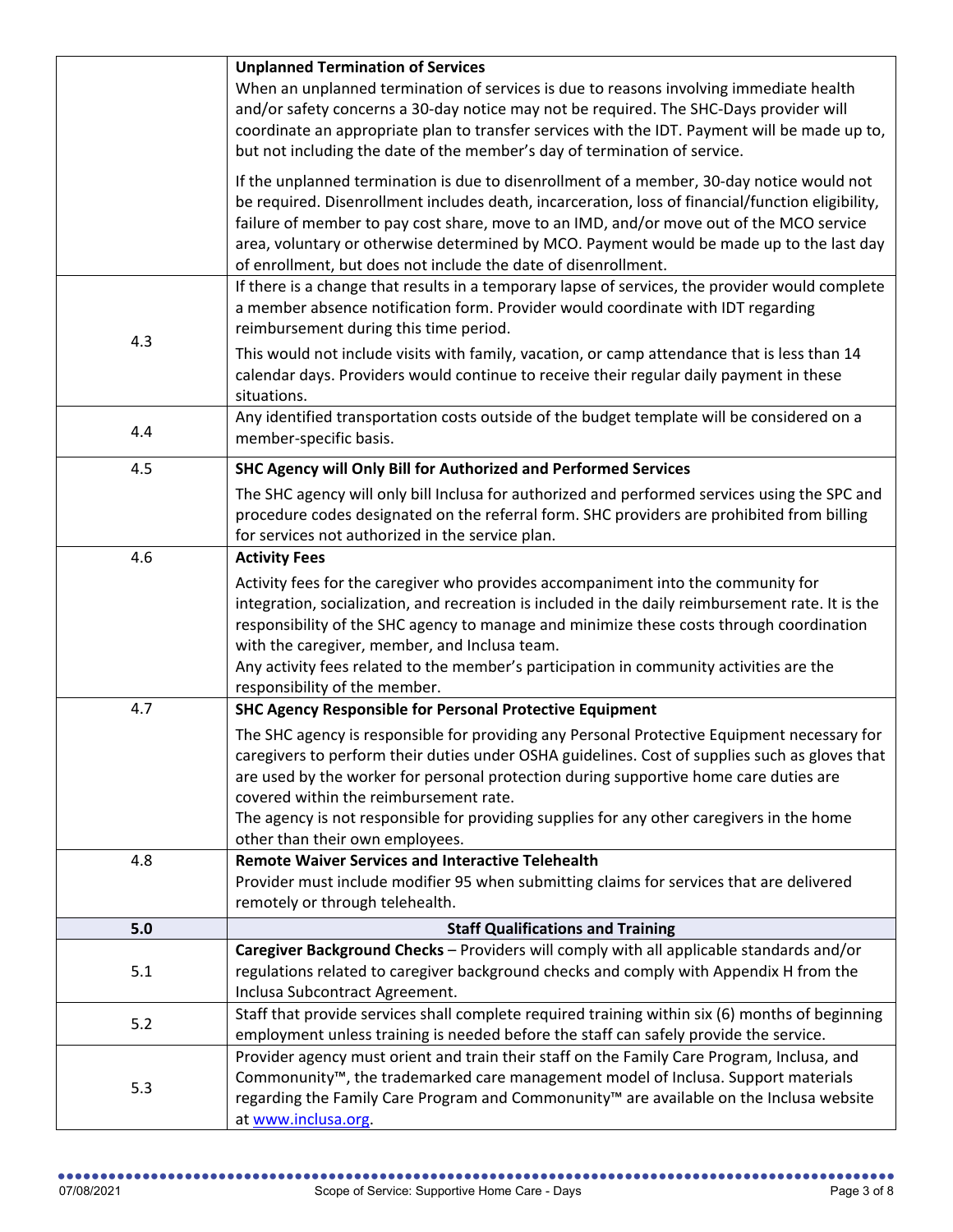|            | The provider agency must ensure that staff have received training on the following subjects                                                                                |
|------------|----------------------------------------------------------------------------------------------------------------------------------------------------------------------------|
|            | pertaining to the individuals served prior to member contact:                                                                                                              |
|            | 1. Policy, procedures and expectations of Inclusa and the SHC agency including training                                                                                    |
|            | on:                                                                                                                                                                        |
|            | a. Inclusa member rights and responsibilities                                                                                                                              |
|            | b. Provider rights and responsibilities                                                                                                                                    |
|            | Record keeping and reporting<br>C.                                                                                                                                         |
|            | d. Arranging backup services if the caregiver is unable to make a scheduled visit                                                                                          |
|            | e. Other information deemed necessary and appropriate                                                                                                                      |
|            | 2. Information about individuals to be served including information on individual's                                                                                        |
|            |                                                                                                                                                                            |
|            | specific disabilities, abilities, needs, functional deficits, strengths and preferences.                                                                                   |
|            | This training should be person specific for the people to be served and generally                                                                                          |
| 5.4        | focused.                                                                                                                                                                   |
|            | 3. Recognizing and appropriately responding to all conditions that might adversely                                                                                         |
|            | affect the member's health and safety including how to respond to emergencies and                                                                                          |
|            | member-related incidents.                                                                                                                                                  |
|            | 4. Interpersonal and communication skills and appropriate attitudes for working                                                                                            |
|            | effectively with members.                                                                                                                                                  |
|            | 5. Confidentiality laws and rules                                                                                                                                          |
|            | 6. Procedures for handling complaints                                                                                                                                      |
|            | 7. Use of adaptive aids and equipment                                                                                                                                      |
|            | Homemaking and household services, meal planning and preparation, shopping,<br>8.                                                                                          |
|            | housekeeping techniques and proper maintenance of a clean, safe and healthy living                                                                                         |
|            | environment                                                                                                                                                                |
|            | 9. Personal health and wellness-related needs of the member including nutrition,                                                                                           |
|            |                                                                                                                                                                            |
|            |                                                                                                                                                                            |
| 5.5        | dietary needs, exercise needs and weight monitoring/control<br>Staff shall be trained in recognizing abuse and neglect, and reporting requirements.                        |
|            |                                                                                                                                                                            |
|            | Personal assistance services training shall be completed prior to providing personal assistance                                                                            |
| 5.6        | services. Household/chore services training shall be completed within 2 months of beginning                                                                                |
|            | of employment. (Per MCO Training and Documentation Standards for Supportive Home Care.                                                                                     |
|            | $P-01602.$                                                                                                                                                                 |
| 5.7<br>6.0 | Services provided by anyone under the age of 18 shall comply with Child Labor Laws.                                                                                        |
|            | <b>Supervision and Staff Adequacy</b>                                                                                                                                      |
| 6.1        | The provider agency shall maintain adequate staffing to meet the needs of members referred                                                                                 |
|            | by Inclusa and accepted by the agency for service.                                                                                                                         |
| 6.2        | Providers must have an acceptable backup procedure, including notification of member and                                                                                   |
|            | agency when provider is unable to show for a scheduled visit.                                                                                                              |
|            | Provider agency will ensure:                                                                                                                                               |
|            | Staff are supervised and assessed to assure they are working effectively and                                                                                               |
|            | collaboratively with members by conducting adequate on-site supervision and                                                                                                |
|            | review.                                                                                                                                                                    |
| 6.3        | Performance issues with staff are addressed promptly and Inclusa teams are kept                                                                                            |
|            | informed about significant issues that affect the Inclusa member.                                                                                                          |
|            | Supervisory staff are involved in assessment, goal planning and tracking, and                                                                                              |
|            | supervision for Inclusa members.                                                                                                                                           |
|            | Provider staff are working collaboratively and communicating effectively with Inclusa<br>$\bullet$                                                                         |
|            | staff.                                                                                                                                                                     |
| 7.0        | <b>Service Referral and Authorization</b>                                                                                                                                  |
| 7.1        | The Inclusa team will provide a written service referral form to the provider agency which<br>specifies the expected outcomes, amount, frequency and duration of services. |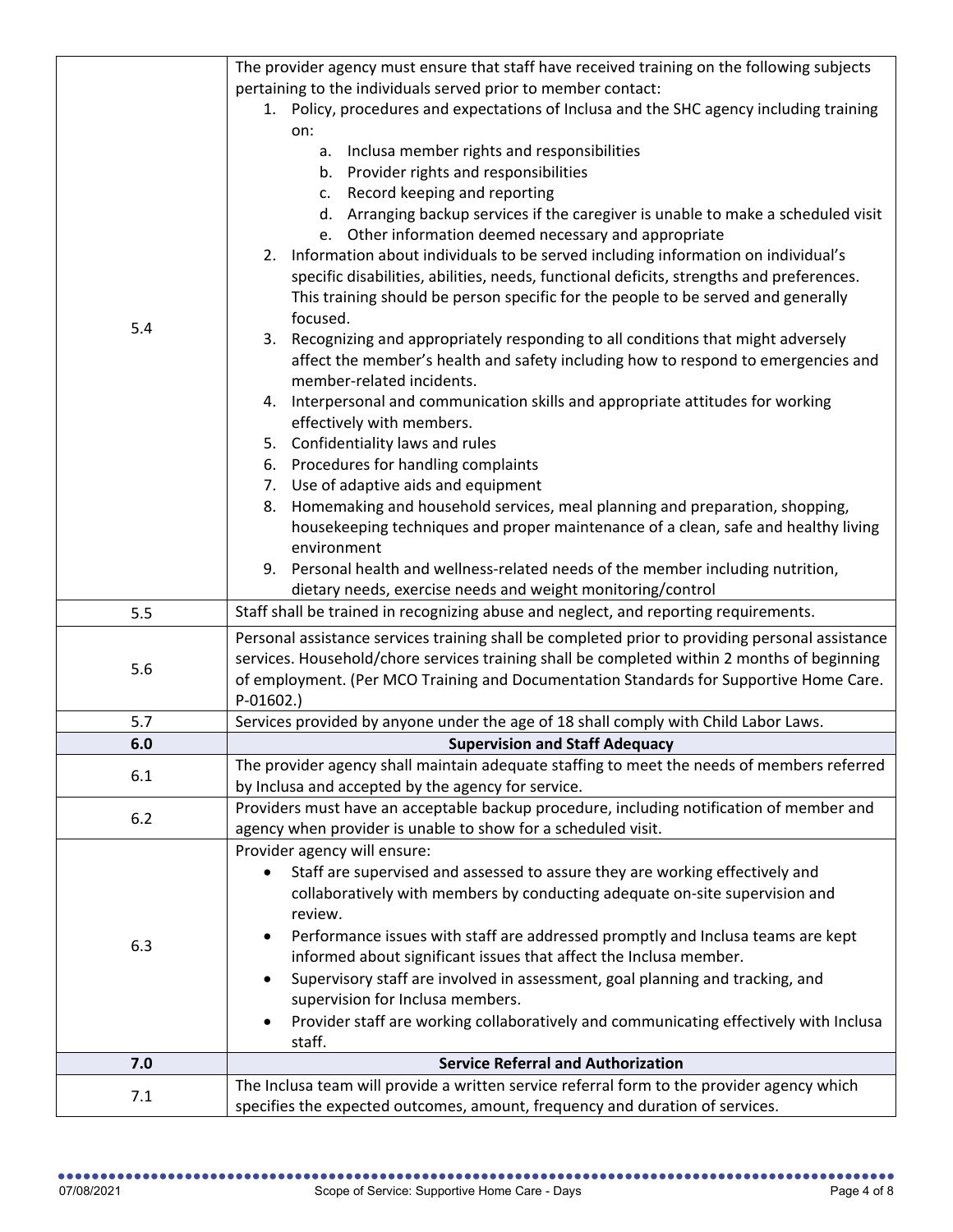| 7.2 | The provider agency must notify the Inclusa team within two (2) business days of receiving a<br>referral regarding the ability to accept the member for services. If the referral is accepted,<br>notification should also include the anticipated start date or any delays in staffing by the<br>requested start date.<br>The provider agency must continue to report the status of an open referral on a weekly basis<br>to the Inclusa team until the referral is filled. |
|-----|------------------------------------------------------------------------------------------------------------------------------------------------------------------------------------------------------------------------------------------------------------------------------------------------------------------------------------------------------------------------------------------------------------------------------------------------------------------------------|
| 7.3 | The Inclusa team will issue a new written referral form when the tasks assigned, amount,<br>frequency or duration of the service changes.                                                                                                                                                                                                                                                                                                                                    |
| 7.4 | The provider agency will retain copies of the referral forms in the agency file as proof of<br>authorization.                                                                                                                                                                                                                                                                                                                                                                |
|     | <b>Authorizations for Member Services</b>                                                                                                                                                                                                                                                                                                                                                                                                                                    |
| 7.5 | The Inclusa Provider Portal is used by providers to obtain information about current<br>authorizations. In addition, the provider must use the portal to acknowledge all new<br>authorizations. The provider agency is responsible for ensuring that only currently employed<br>and authorized staff have access to the provider portal, and for using the member<br>authorization information available on the portal to bill for services accurately.                      |
|     | For authorization needs such as new authorizations, additional units, or missing<br>authorizations, during normal Inclusa business hours (8:00 a.m. to 4:30 p.m.) the provider<br>should contact the Inclusa team (Community Resource Coordinator or Health and Wellness<br>Coordinator).                                                                                                                                                                                    |
|     | If your authorization request is an emergent need impacting the member's health and safety<br>and you cannot reach the Inclusa team:                                                                                                                                                                                                                                                                                                                                         |
|     | During Inclusa business hours - call 877-622-6700 and press 0 for assistance.<br>After Inclusa business hours - call 877-622-6700 and press 9 to be connected to our<br>after-hours support.                                                                                                                                                                                                                                                                                 |
|     | Questions regarding billing or claims for current Supportive Home Care authorizations and<br>requests for Provider Portal assistance should be directed to the Inclusa SHC-SDS-Home<br>Health Support Team at ACS-SHC-SDS-HomeHealth@inclusa.org or 888-544-9353, ext. 7.                                                                                                                                                                                                    |
|     | <b>Remote Waiver Services and Interactive Telehealth</b>                                                                                                                                                                                                                                                                                                                                                                                                                     |
|     | Provider may not require members to receive a service via interactive telehealth or remotely<br>if in-person service is an option.                                                                                                                                                                                                                                                                                                                                           |
|     | 1. Remote Waiver Services                                                                                                                                                                                                                                                                                                                                                                                                                                                    |
| 7.6 | Remote waiver services are waiver services delivered using audiovisual<br>communication technology that permits 2-way, real-time, interactive<br>communications between a provider and a member. Remote waiver services do not<br>include communications delivered solely by audio-only telephone, facsimile machine,<br>or electronic mail. The IDT cannot require the use of remote services to authorize the<br>service.                                                  |
|     | The IDT must first determine the service is necessary to support an outcome by using<br>the RAD or other Department approved alternative and then determine whether it<br>can be authorized remotely.                                                                                                                                                                                                                                                                        |
|     | To authorize a waiver service for remote delivery, the IDT must:                                                                                                                                                                                                                                                                                                                                                                                                             |
|     | Determine that the service can be delivered remotely with functional<br>а.<br>equivalence to face to face as the in-person service. Functional equivalence exists<br>when a there is no reduction in quality, safety, or effectiveness of the in-person<br>service because it is delivered by using audiovisual telecommunication<br>technology.                                                                                                                             |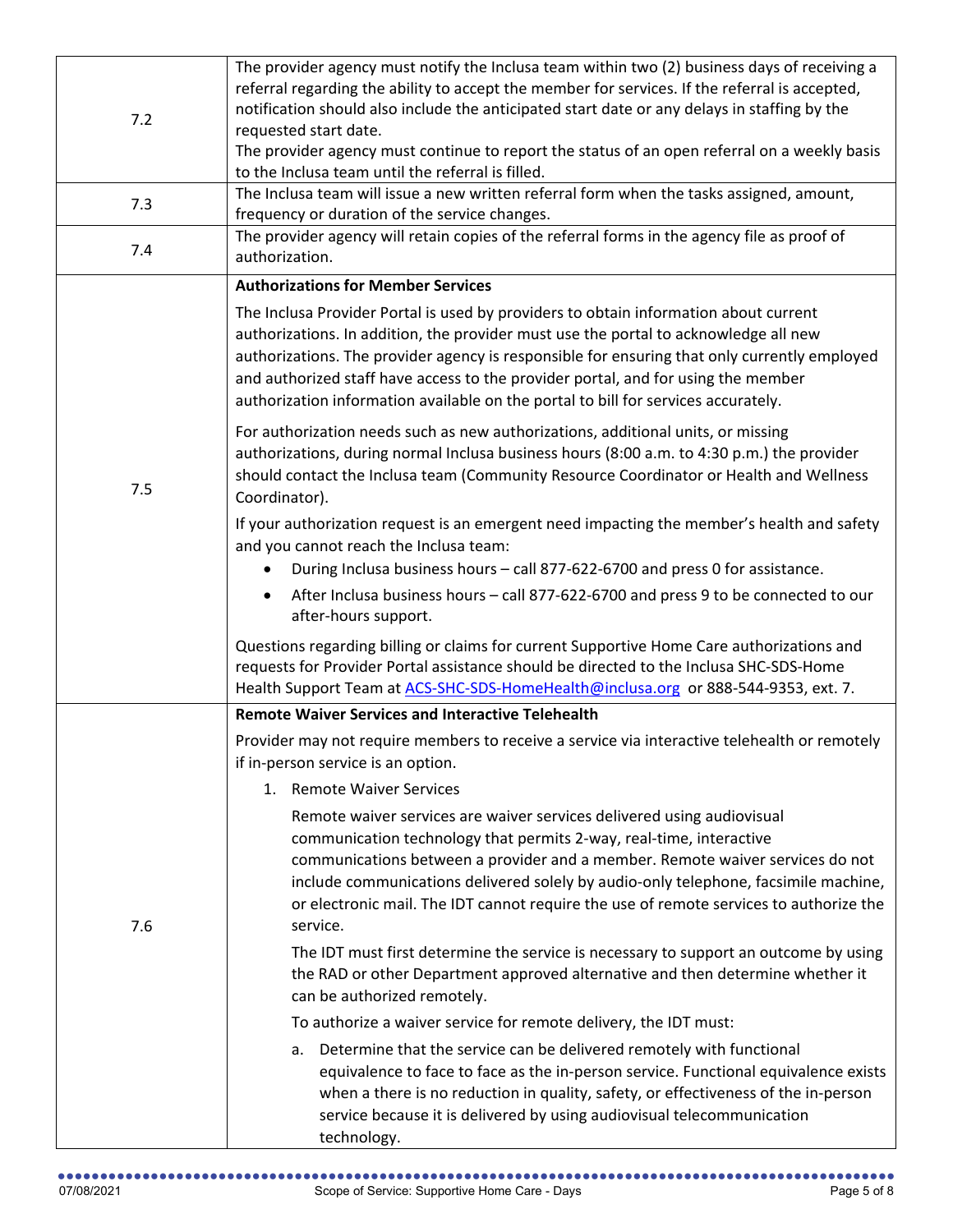|     | b. Obtain informed consent from the member to receive the service remotely.<br>Determine that the member has the proper equipment and connectivity to<br>c.<br>participate in the service remotely. The MCO is not required to provide the<br>proper equipment and connectivity to enable the member to access the service<br>remotely.<br>2. State Plan Services Via Interactive Telehealth<br>Interactive telehealth is telehealth delivered using multimedia communication<br>technology that permits 2-way, real-time, interactive communications between a<br>certified provider of Medical Assistance at a distant site and the Medical Assistance<br>recipient or the recipient's provider. |
|-----|----------------------------------------------------------------------------------------------------------------------------------------------------------------------------------------------------------------------------------------------------------------------------------------------------------------------------------------------------------------------------------------------------------------------------------------------------------------------------------------------------------------------------------------------------------------------------------------------------------------------------------------------------------------------------------------------------|
| 8.0 | <b>Communication, Documentation and Reporting Requirements</b>                                                                                                                                                                                                                                                                                                                                                                                                                                                                                                                                                                                                                                     |
| 8.1 | Inclusa communicates with providers regularly in the following formats:<br>Vendor forums<br>Mass notifications via email, fax, or mail<br>Notices for expiring credentialing<br>Notices are sent to providers via email when the provider has email available to ensure<br>timeliness of communication.                                                                                                                                                                                                                                                                                                                                                                                            |
|     | Provider agencies are required to ensure that Inclusa Community Resources/Provider<br>Relations (CR/PR) staff, Inclusa teams, guardians and other identified members of the<br>interdisciplinary team for a member have accurate and current provider contact information<br>to include address, phone numbers, fax numbers, and email addresses.<br>Providers can update their information by contacting Provider Relations at 877-622-6700                                                                                                                                                                                                                                                       |
|     | (select Option 2, then Option 3) or ProviderRelations@inclusa.org.                                                                                                                                                                                                                                                                                                                                                                                                                                                                                                                                                                                                                                 |
| 8.2 | The provider agency shall report to the Inclusa team whenever:<br>1. There is a change in service provider<br>There is a change in the member's needs or abilities<br>2.<br>The member is not available for scheduled services (within 24 hours unless an<br>3.<br>alternate date is scheduled between provider and member)                                                                                                                                                                                                                                                                                                                                                                        |
| 8.3 | Providers will notify MCO of formal complaints or grievances received from MCO members<br>within 48 hours of receipt. Written notification of completed complaint investigations will be<br>forwarded to the Inclusa interdisciplinary team.                                                                                                                                                                                                                                                                                                                                                                                                                                                       |
| 8.4 | Inclusa interdisciplinary team will receive timely, accurate, and comprehensive information<br>relating to the services provided (e.g. treatment plans, progress notes, etc.).                                                                                                                                                                                                                                                                                                                                                                                                                                                                                                                     |
| 8.5 | <b>Member Incidents</b><br>Provider agencies shall report all member incidents to the Inclusa team. Providers must<br>promptly communicate with the Inclusa team regarding any incidents, situations or<br>conditions that have endangered or, if not addressed, may endanger the health and safety of<br>the member.<br>Acceptable means of communicating member incidents to the Inclusa team would be via<br>phone, fax or email within 24 hours. Additional documentation of incidents may be<br>requested by the team or Inclusa Quality Assurance.<br>Incident reporting resources and training are available in the Providers section of the Inclusa<br>website at www.inclusa.org.         |
| 8.6 | The provider agency shall give at least 30 days' advance notice to the Inclusa team when it's<br>unable to provide authorized services to an individual member. The provider agency shall be<br>responsible to provide authorized services during this time period.<br>The Inclusa team or designated staff person shall give at least 30 days' notice to the provider<br>agency when services are to be discontinued. (See exclusions in Section 4.2)                                                                                                                                                                                                                                             |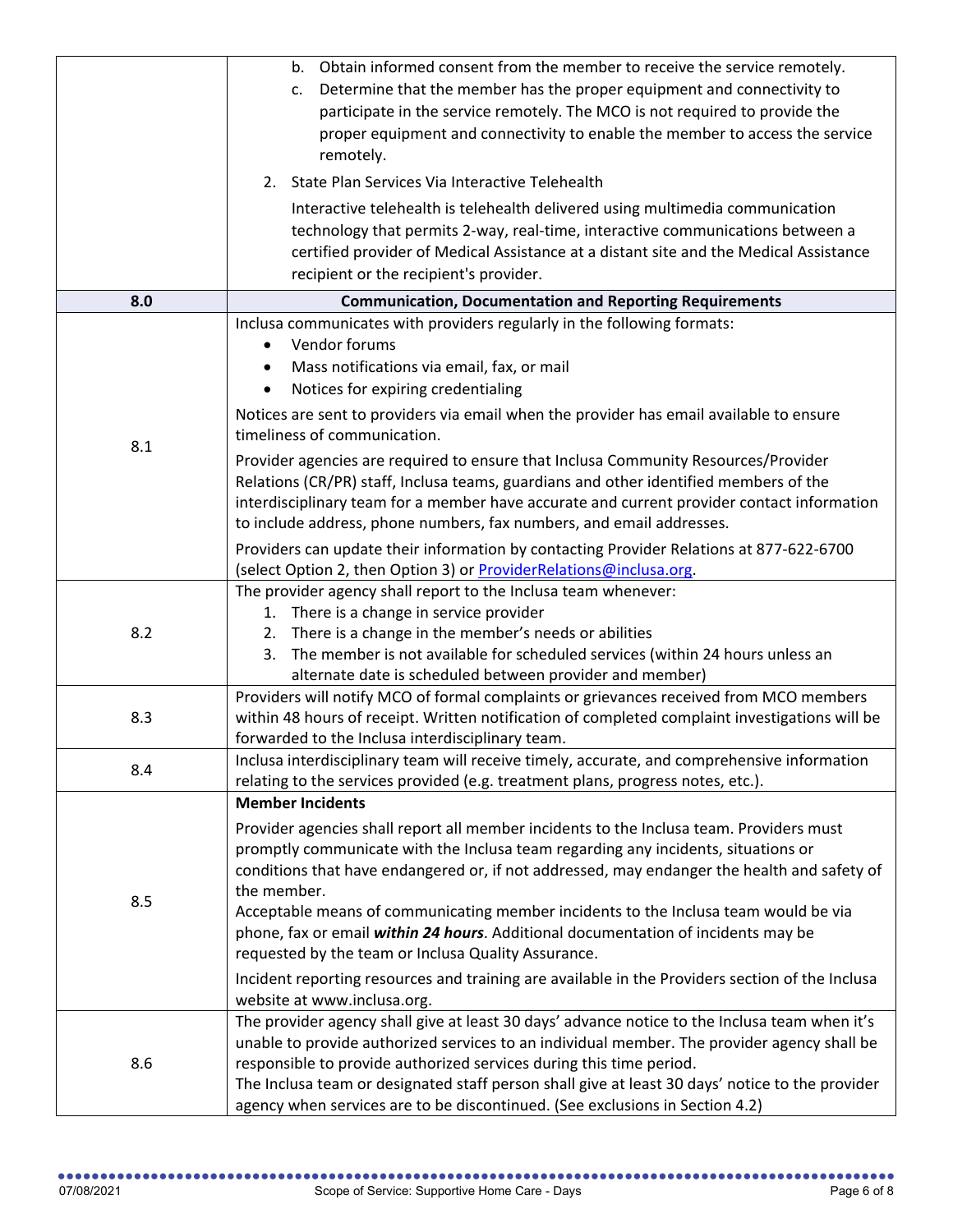|     | The provider agency must maintain the following documentation; and make available for                                             |
|-----|-----------------------------------------------------------------------------------------------------------------------------------|
|     | review by Inclusa upon request.                                                                                                   |
|     | Provider meets the required standards for applicable staff qualification, training and                                            |
|     | programming                                                                                                                       |
|     | Verification of criminal, caregiver and licensing background checks as required.                                                  |
|     | Policy and procedure related to supervision methods by the provider agency                                                        |
| 8.7 | including frequency, intensity and any changes in supervision.                                                                    |
|     | Policy and procedure for responding to complaints, inappropriate practices or<br>$\bullet$                                        |
|     | matters qualifying as member-related incidents. The policy and procedure should                                                   |
|     | also cover expectation of work rules work ethics and reporting variances to the                                                   |
|     | program supervisor.                                                                                                               |
|     | Employee time sheets/visit records which support billing to Inclusa.                                                              |
| 9.0 | <b>Quality Assurance</b>                                                                                                          |
|     | <b>Purpose</b>                                                                                                                    |
|     | Inclusa quality assurance activities are a systematic, departmental approach to ensuring and                                      |
|     | recognizing a specified standard or level of care expected of subcontracted providers. These                                      |
|     | methodologies are established to review and inspect subcontracted provider performance                                            |
|     | and compliance.                                                                                                                   |
|     | Inclusa will measure a spectrum of outcomes against set standards to elicit the best picture                                      |
|     | of provider quality.                                                                                                              |
|     | Inclusa provider quality assurance practices:                                                                                     |
|     | 1. Establish the definition of quality services;                                                                                  |
| 9.1 | 2. Assess and document performance against these standards; and                                                                   |
|     | 3. Detail corrective measures to be taken if problems are detected.                                                               |
|     | It is the responsibility of providers and provider agencies to maintain the regulatory and                                        |
|     | contractual standards as outlined in this section. Inclusa will monitor compliance with these                                     |
|     | standards to ensure the services purchased are of the highest quality.                                                            |
|     | Resulting action may include recognition of performance at or above acceptable standards,                                         |
|     | working with the provider to repair and correct performance if it is below an acceptable                                          |
|     | standard, or action up to termination of services and/or contract should there be failure to                                      |
|     | achieve acceptable standards and compliance with contract expectations.                                                           |
|     | <b>Quality Performance Indicators</b>                                                                                             |
|     | Legal/Regulatory Compliance- evidenced by regulatory review with no deficiencies,                                                 |
|     | type of deficiency, and/or effective and timely response to Statement of Deficiency                                               |
|     | Education/Training of staff- effective training of staff members in all aspects of their<br>$\bullet$                             |
|     | job, including handling emergency situations. Established procedures for appraising                                               |
|     | staff performance and for effectively modifying poor performance where it exists.<br>Performance record of contracted activities- |
|     | tracking of number, frequency, and outcomes of Inclusa Incident Reports<br>$\circ$                                                |
| 9.2 | related to provider performance                                                                                                   |
|     | tracking of successful service provision (member achieving goals/outcomes,<br>$\circ$                                             |
|     | increased member independence and community participation, etc.)                                                                  |
|     | Contract Compliance- the formal or informal review and identification of compliance<br>$\bullet$                                  |
|     | with Inclusa contract terms, provider service expectation terms, and applicable                                                   |
|     | policies/procedures for Inclusa contracted providers                                                                              |
|     | Availability and Responsiveness- related to referrals or updates to services, reporting                                           |
|     | and communication activities with Inclusa staff.                                                                                  |
|     | <b>Inclusa Sources and Activities for Measuring Provider Performance</b>                                                          |
| 9.3 | Member satisfaction surveys                                                                                                       |
|     | Internal or external complaints and compliments                                                                                   |